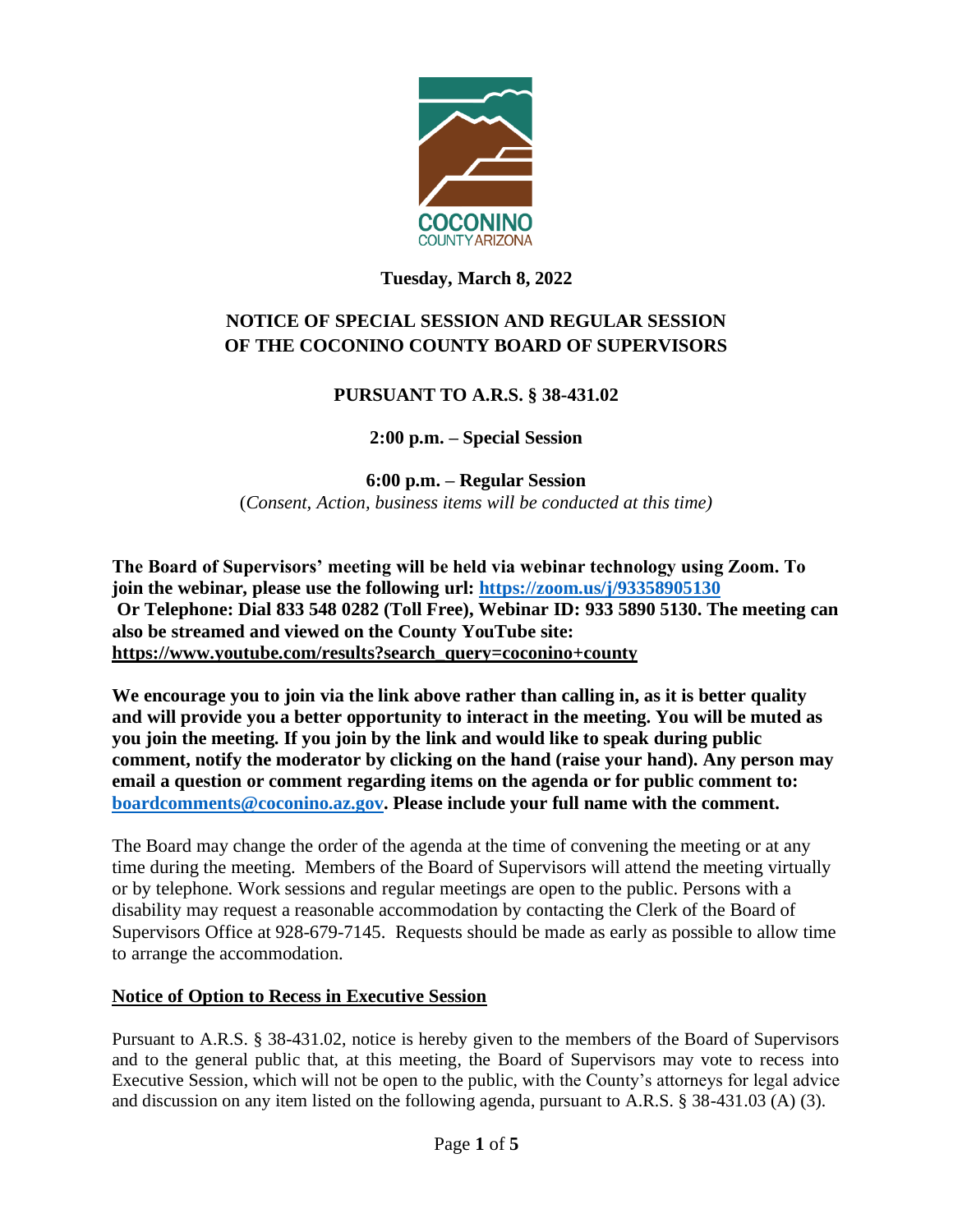## **2:00 p.m. – Special Session**

### **Call to Order:**

#### **Discussion and Possible Direction Item:**

- 1. Presentation, discussion, and possible direction regarding county redistricting maps, redistricting process and outreach. **County Manager**
- 2. Presentation, discussion and possible direction regarding the Arizona State Retirement System and options for managing Coconino County's unfunded liability. **Finance**

## **6:00 p.m. – Regular Session**

**The Board of Supervisors' meeting will be held via webinar technology using Zoom. To join the webinar, please use the following url: <https://zoom.us/j/93358905130> Or Telephone: Dial 833 548 0282 (Toll Free), Webinar ID: 933 5890 5130. The meeting can also be streamed and viewed on the County YouTube site: [https://www.youtube.com/results?search\\_query=coconino+county](https://www.youtube.com/results?search_query=coconino+county)**

**We encourage you to join via the link above rather than calling in, as it is better quality and will provide you a better opportunity to interact in the meeting. You will be muted as you join the meeting. If you join by the link and would like to speak during public comment, notify the moderator by clicking on the hand (raise your hand). Any person may email a question or comment regarding items on the agenda or for public comment to: [boardcomments@coconino.az.gov.](mailto:boardcomments@coconino.az.gov) Please include your full name with the comment.** 

The Board may change the order of the agenda at the time of convening the meeting or at any time during the meeting. Members of the Board of Supervisors will attend the meeting virtually or by telephone. Work sessions and regular meetings are open to the public. Persons with a disability may request a reasonable accommodation by contacting the Clerk of the Board of Supervisors Office at 928-679-7145. Requests should be made as early as possible to allow time to arrange the accommodation.

#### **Notice of Option to Recess in Executive Session**

Pursuant to A.R.S. § 38-431.02, notice is hereby given to the members of the Board of Supervisors and to the general public that, at this meeting, the Board of Supervisors may vote to recess into Executive Session, which will not be open to the public, with the County's attorneys for legal advice and discussion on any item listed on the following agenda, pursuant to A.R.S. § 38-431.03 (A) (3).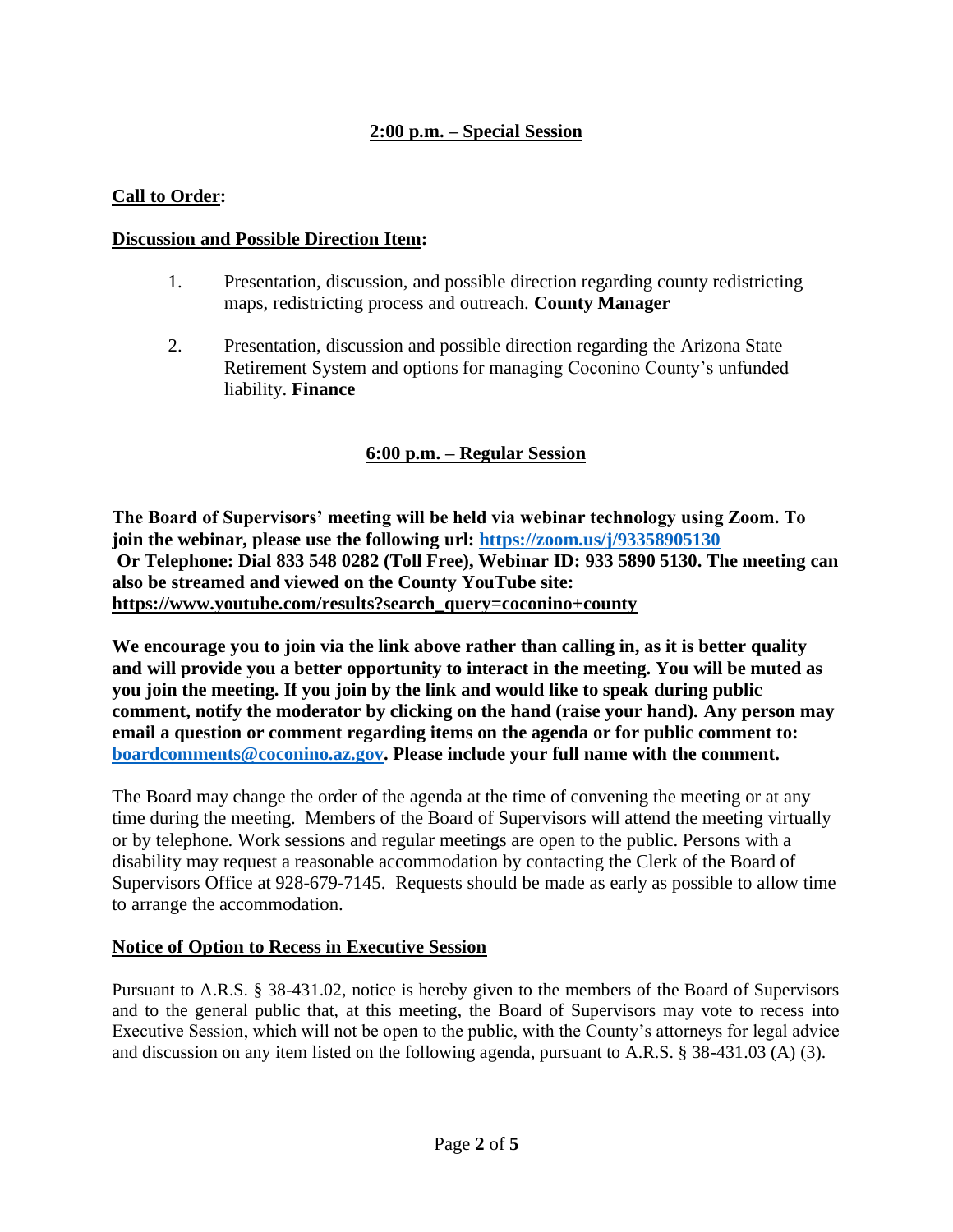## **Call to the Public for items not on the Agenda**

After the pledge of allegiance, the Chairman will call on members of the public to speak on any item or area of concern not listed on the agenda. Items presented during the Call to the Public portion of the Agenda cannot be acted on by the Board of Supervisors. Individual Supervisors may ask questions of the public, but are prohibited by the Open Meeting law from discussing or considering the item among themselves until the item is officially placed on the Agenda. Individuals are limited in their presentations.

#### **Consent Agenda**

All matters under Consent Agenda are considered by the Board of Supervisors to be routine and will be enacted by a single motion. If discussion is desired on any particular consent item that item will be removed from the consent agenda and will be considered separately.

#### **Speaking During a Public Hearing**

After staff and applicant presentations for specific public hearing items, the Chairman will open the public hearing and ask for comments from the public. Those who fill out a speaker's form will be called on first. You do not need to fill out a speaker's form to speak.

#### **Call to Order:**

#### **Pledge of Allegiance:**

#### **Call to the Public:**

#### **Proclamation:**

3. Consideration and possible action to approve a Proclamation recognizing and designating March 2022 as Women's History Month.

#### **Board of Supervisors Consent Agenda:**

- 4. Consideration and possible action regarding approval of the minutes from the Board of Supervisors meeting conducted February 22, 2022.
- 5. Consideration and possible action to ratify and/or approve warrants, electronic fund transfers, and other payments as listed on the agenda. An itemized list of the below-numbered claims is filed in the official records of the Coconino County Board of Supervisors.

| Run Date   | Warrant Numbers                | Computer Register Totals |
|------------|--------------------------------|--------------------------|
| 02/24/2022 | $EFT - 14488 - 14541$          | \$1,316,238.37           |
| 02/24/2022 | Checks – $92203590 - 92203642$ | \$148,793.56             |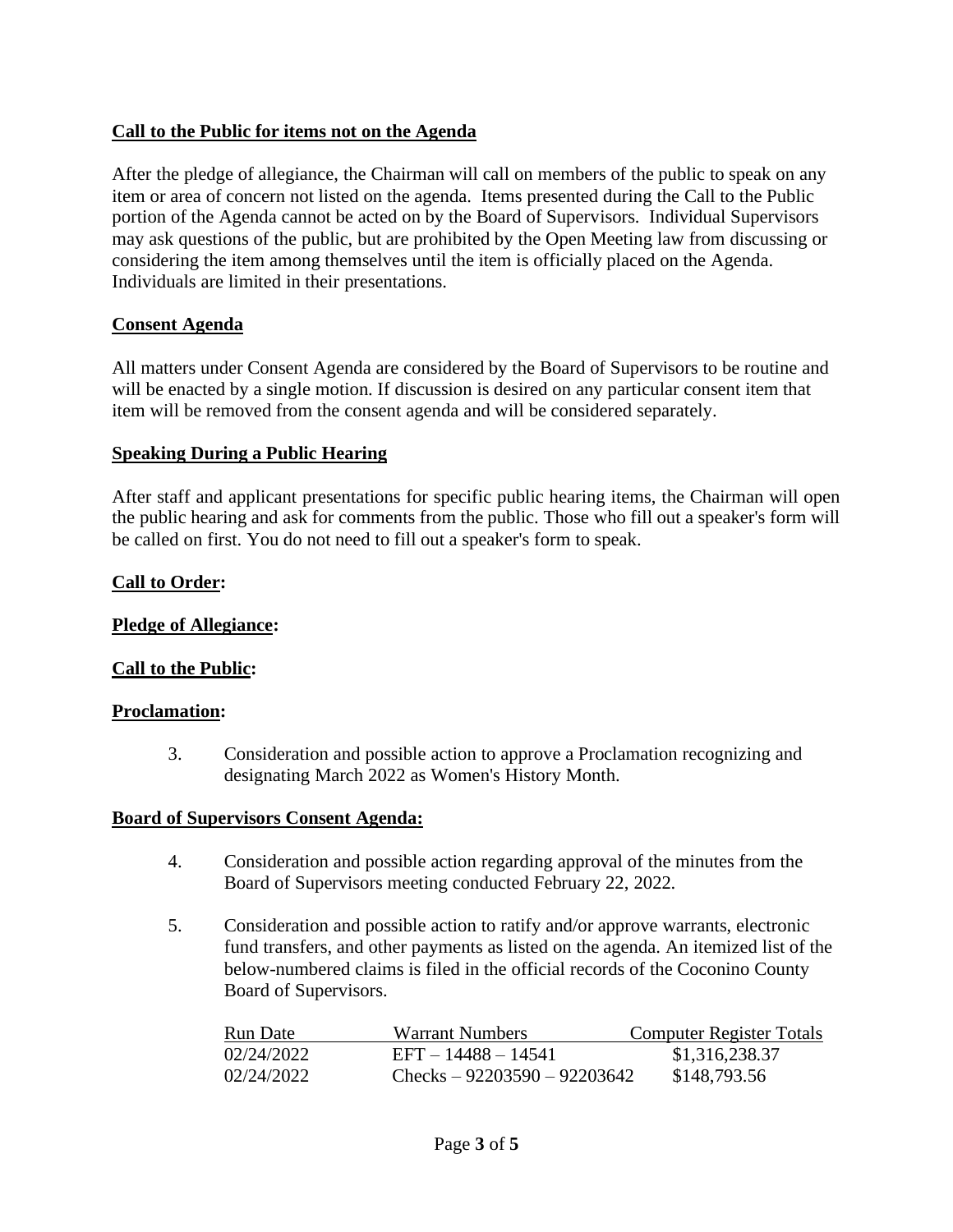- 6. Consideration and possible action to approve a budget adjustment of \$51,000 of interest earned from the American Rescue Plan Act (ARPA) funding for the Law Library remodel. **Finance**
- 7. Consideration and possible action to approve a Budget Adjustment for Fiscal Year 22 to purchase self-testing kits in the amount of \$39,887.51. **Health and Human Services**
- 8. Consideration and possible action to approve Arizona State Parks Project Sponsor Agreement funding in the amount of \$387,200.00 and associated budget adjustment, and the purchase of a 31' boat to replace the department's existing 1997, 27' Boston Whaler, used in the law enforcement boating program on Lake Powell. **Sheriff's Office**

## **Public Hearing:**

9. Public Hearing, consideration, and possible recommendation of approval to the Arizona Department of Liquor Licenses and Control regarding an application (#179552) for a Series 012 (restaurant) new liquor license application for Fred's Diner, Agent Troy Gene Morris, located at 332 S. State Route 64, Williams, AZ, 86046. **Board of Supervisors**

## **Discussion Items:**

- 10. Discussion, update and possible direction to staff regarding state and federal legislative priorities; legislative and administrative update. **Public Affairs**
- 11. Discussion, review and possible direction regarding the Board of Supervisors planning calendar. **County Manager**
- 12. Discussion and update from the County Manager regarding possible community, regional and/or administrative matters. **County Manager**
- 13. Roundtable: To be discussed. Pursuant to A.R.S. § 38-431.02(H), these matters will not be acted upon: Reports from Supervisors; updates on new projects, district budgets, requests for services and initiatives, updates from county staff:
	- District 1 Supervisor Patrice Horstman
	- District 2 Supervisor Jeronimo Vasquez
	- District 4 Supervisor Judy Begay
	- District 5 Supervisor Lena Fowler
	- District 3 Supervisor Matt Ryan
	- Chair's Report

#### **Adjourn:**